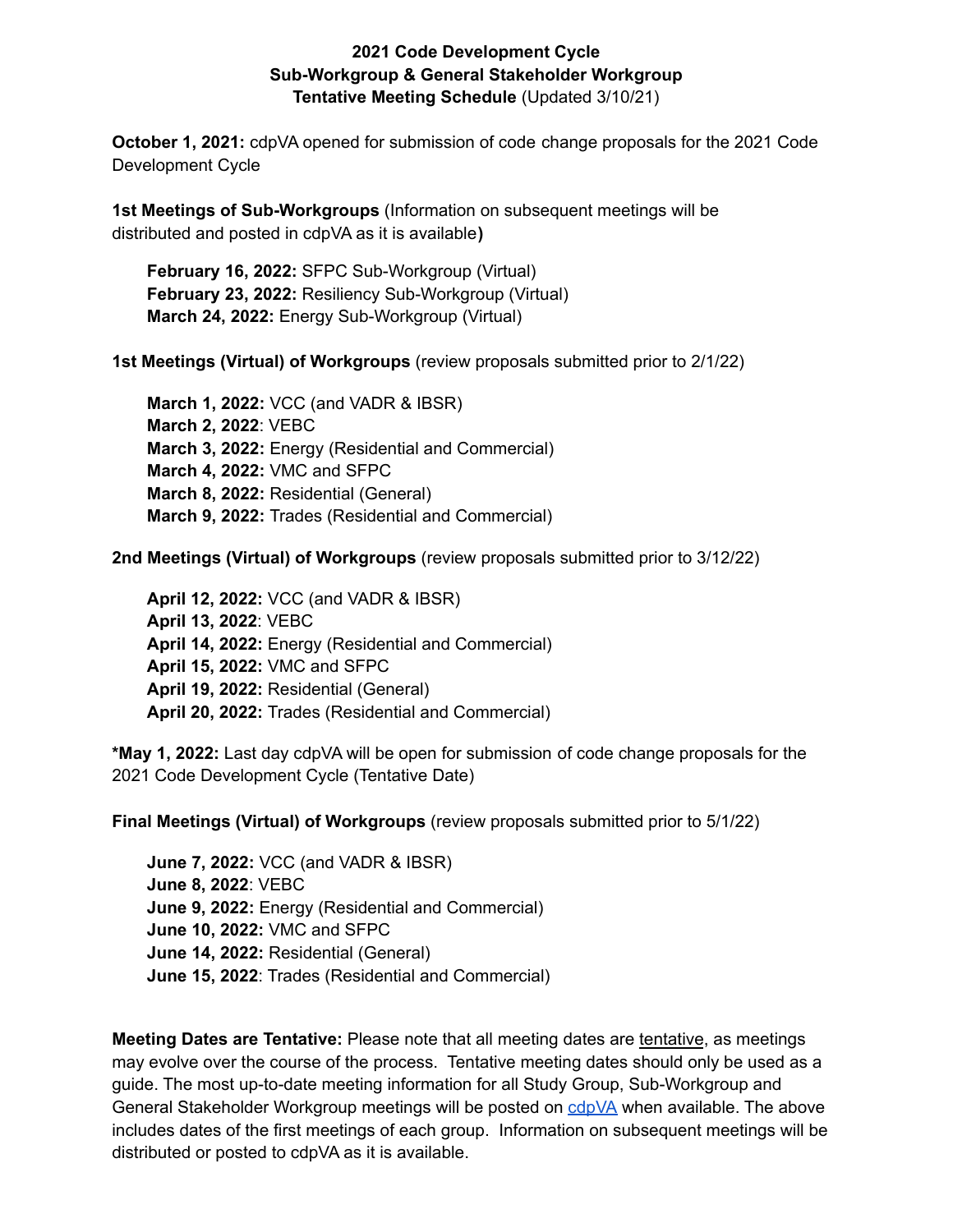## **General Stakeholder Workgroup Meeting Descriptions**

(Subject Groupings)

**VCC:** Virginia Construction Code (USBC Part I) including USBC Part I administrative provisions; IBC; VCS; VADR; IBSR; and MHSR (**Proposal Designations in cdpVA:** B; BF; IB; MH; CS; AD)

**VEBC:** Virginia Existing Building Code (USBC Part II) including USBC Part II administrative provisions; and IEBC (**Proposal Designations in cdpVA:** EB)

**Energy:** All technical energy provisions of the VCC, IECC and IRC; does not include administrative provisions (**Proposal Designations in cdpVA:** EC; REC)

**VMC:** Virginia Maintenance Code (USBC Part III) including USBC Part III administrative provisions (**Proposal Designations in cdpVA:** PM)

**SFPC:** Virginia Statewide Fire Prevention Code including SFPC administrative provisions (**Proposal Designations in cdpVA:** FP)

**VRC:** Residential technical provisions of the VCC and the IRC; does not include administrative or trades provisions (**Proposal Designations in cdpVA:** RB)

**Trades:** All technical trade provisions (mechanical, electrical, plumbing and fuel gas), including residential trade provisions, of the VCC, IRC, IPC, IMC, and IFGC; does not include administrative provisions (**Proposal Designations in cdpVA:** M; P; E; RE; RM; RP)

## **2021 cdpVA Proposal Subject Matter Designations**

(cdpVA Proposal Name "Agenda Number" Prefixes)

The following prefixes will be utilized as part of each proposal name to assist in identifying the subject matter of the proposal. DHCD staff assign proposal names after they have been submitted, reviewed and before they are placed in "Ready for Public Comment" status.

- **B** = Virginia Construction Code **EB** = Virginia Existing Building Code **PM** = Virginia Maintenance Code **FP** = Statewide Fire Prevention Code **BF** = Virginia Construction Code IFC **EC** = Virginia Energy Conservation Code **M** = Virginia Mechanical Code **P** = Virginia Plumbing Code **E** = VCC Electrical
- **RB** = Virginia Residential Code **REC** = Virginia Residential Code Energy **RE** = Virginia Residential Code Electric **RM** = Virginia Residential Code Mechanical **RP** = Virginia Residential Code Plumbing **IB** = Industrialized Building Safety Regulations **MH** =Manufactured Home Safety Regulations **AD** = Virginia Amusement Device Regulations **CS** = Virginia Certification Standards

**Example:** cdpVA Proposal Agenda Number "**RM**2301.1-21" indicates a proposal to the mechanical provisions (VRC Section M2301.1) of the 2021 Virginia Residential Code.